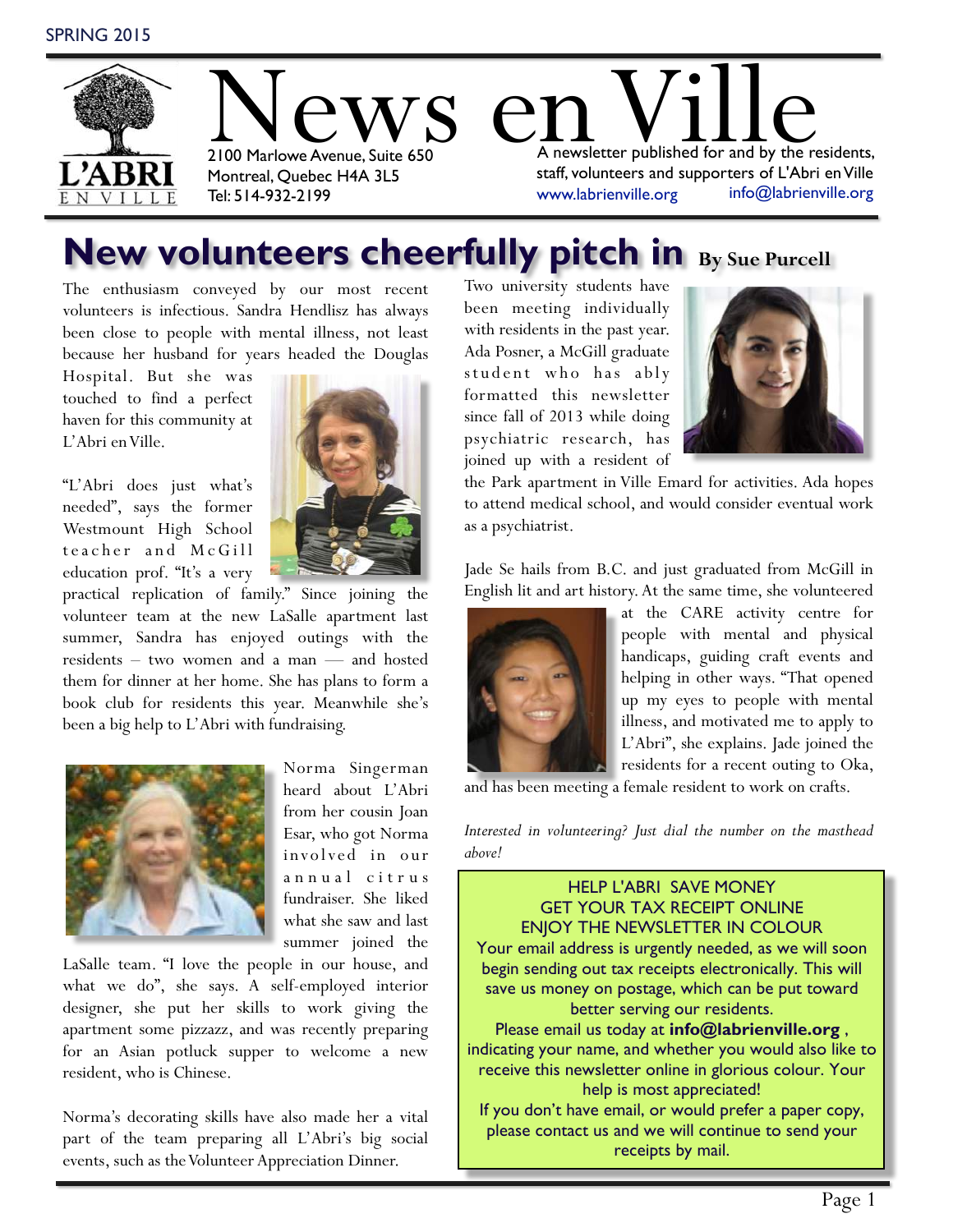#### SPRING 2015

## Presidents' Report **Fresh faces, new ideas for 2015 L'Abri board** By Dale MacDonald

with Gael Eakin

As we settle into our second year as co-presidents, we are pleased to welcome talented new board members who will help us do the work of L'Abri. We are struck by the variety of backgrounds and motivations that bring them to this wonderful organization.

**Kosta Theofanos** has served as chaplain at the Montreal Children's Hospital, Douglas Mental Health University Institute and St Andrew's Home. He enjoys leading Sunday worship in community churches around Montreal. When he heard a neighbour complain about a home in his area for persons — including his cousin — living with a mental illness, he had an epiphany. He decided his vocation would be "to search for constructive answers in addressing the needs of (this community) with care and compassion." This led him to Project Embarque and now L'Abri. His long-term dream is to learn from his experience at L'Abri to launch a supportive housing project in Greece!

**Caroline Harrison**, who completed a degree in Fine Arts at Concordia, is a committed artist who shows her work in Montreal, the Eastern Townships and Newfoundland. She has also run her own interior design business for the past 25 years. Caroline has been an volunteer at the Park apartment for many years.

#### **Board of Directors**

*Co-presidents* Gael Eakin Dale MacDonald

*Treasurer* Sharyn Scott

#### *Members*

Sandra Baines Audrey Bean Afric Eustace Carolyne Harrison Suzanne Herscovitch Jerome Kierans

*Advisory Council* Robert Bassett Eleanor Beattie, Ph.D Susan Grundy

*Secretary* Susan Purcell **I***mmediate Past President*  Campbell Stuart

Cecily Lawson Chad Lubelsky Christian Nielsen Heidi Paul Kosta Theofanos

Marc Laporta, M.D., FRCP Marjorie Sharp, B.C.L., LL.M.



**Chris Nielsen** is a resident of our Lafayette apartment. A Montrealer who moved in his youth with his family to San Francisco, New York and Geneva, he completed a degree in management and marketing abroad. At age 23 he was stricken with mental illness. He returned to Montreal in 1996 and joined L'Abri twelve years ago. He likes reading, sports — he regularly bikes around town — and volunteering, currently as librarian at the Unitarian Church. Chris has dealt with some recent setbacks: a lot of dental work, and in 2012 a heart attack in the apartment, resulting in surgery to put in a pace-maker. A positive result of this – he has managed to give up smoking.

**Heidi Paul** has been a volunteer at the Park apartment for two years. Her academic work included studying drugs for treating psychosis. A full-time employee of a pharmaceutical company, she decided she wanted to do something in the helping field in her spare time. "I was appalled at the lack of services for people with mental illness," she says, adding she finds the L'Abri concept "so neat." She's interested in a fiveyear plan for L'Abri, foundation funding, and how our surplus funds should be used.

#### **Unseen hands**

**Editors:** Sue Purcell, Cecily Lawson **Formatting:** Ada Posner **Photos:** Pierre Jodoin, Cheryl Lafferty, Sue Purcell, Jade Se

**Help and advice:** Mary Martha Guy, Denise Hudon, Cheryl Lafferty, Kate McKenna, Rick Ottoni, Stefan St-Hilaire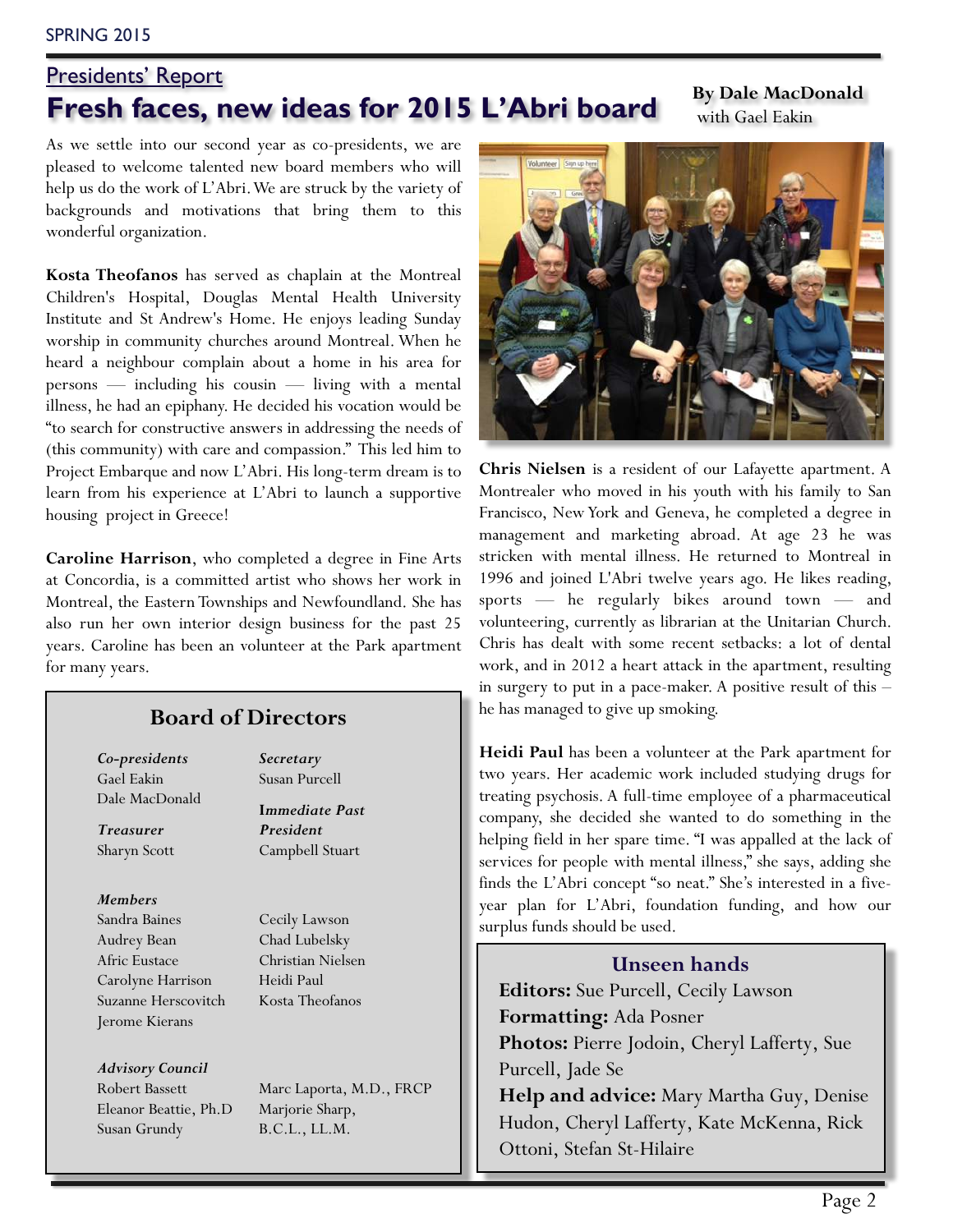## Network Workshop **Common purpose and shared excitement By Cecily Lawson**

Every two years, L'Abri gets together with other groups that were established based on our model. They

are Our Harbour in St Lambert, now in its tenth year, les Toits d'Émile in Chateauguay, and A n c o u r a i n Ottawa. This year the meeting took place on November 29th and we were joined by a new



See tribute to Audrey Bean on P. 6

group from Halifax, Caldy Grange.

A feeling of common purpose and shared excitement filled the room. Over 60 people attended — residents, volunteers, board members and coordinators. Mutual concerns were aired, new ideas were bounced around and solutions to problems proposed.

Financial support and fundraising are important concerns for all the groups and it was interesting for participants to see the surprising differences in funding sources for the groups. This

prompted discussions on sourcing available government funding, and identifying possibilities for support in the community.

Another session focused on finding and retaining volunteers. It generated ideas ranging from networking to mentoring to ongoing training and education. The

experiences of speaking in public. They spoke of the reactions they r e c e i v e f r o m audiences as diverse as students, church g r o u p s a n d c o m m u n i t y organizations. The fact that they are

s h a r e d t h e i r



having an impact is clear. Invariably, people thank them for giving them a better understanding of mental illness and its implications.



As well, the residents explained how being spokespersons helps them to transcend their illness by giving them feelings of worthiness, dignity and

need to find the right fit and to m a k e t h e v o l u n t e e r experience a rewarding one was explored.

The emotional highlight of the day was a panel of four L'Abri residents who



connectedness. To quote one of the speakers, David Seymour, "The audience learns by listening to us and identifying with us that we are not so different. And we learn to unshackle the bonds of our illness and achieve freedom from it."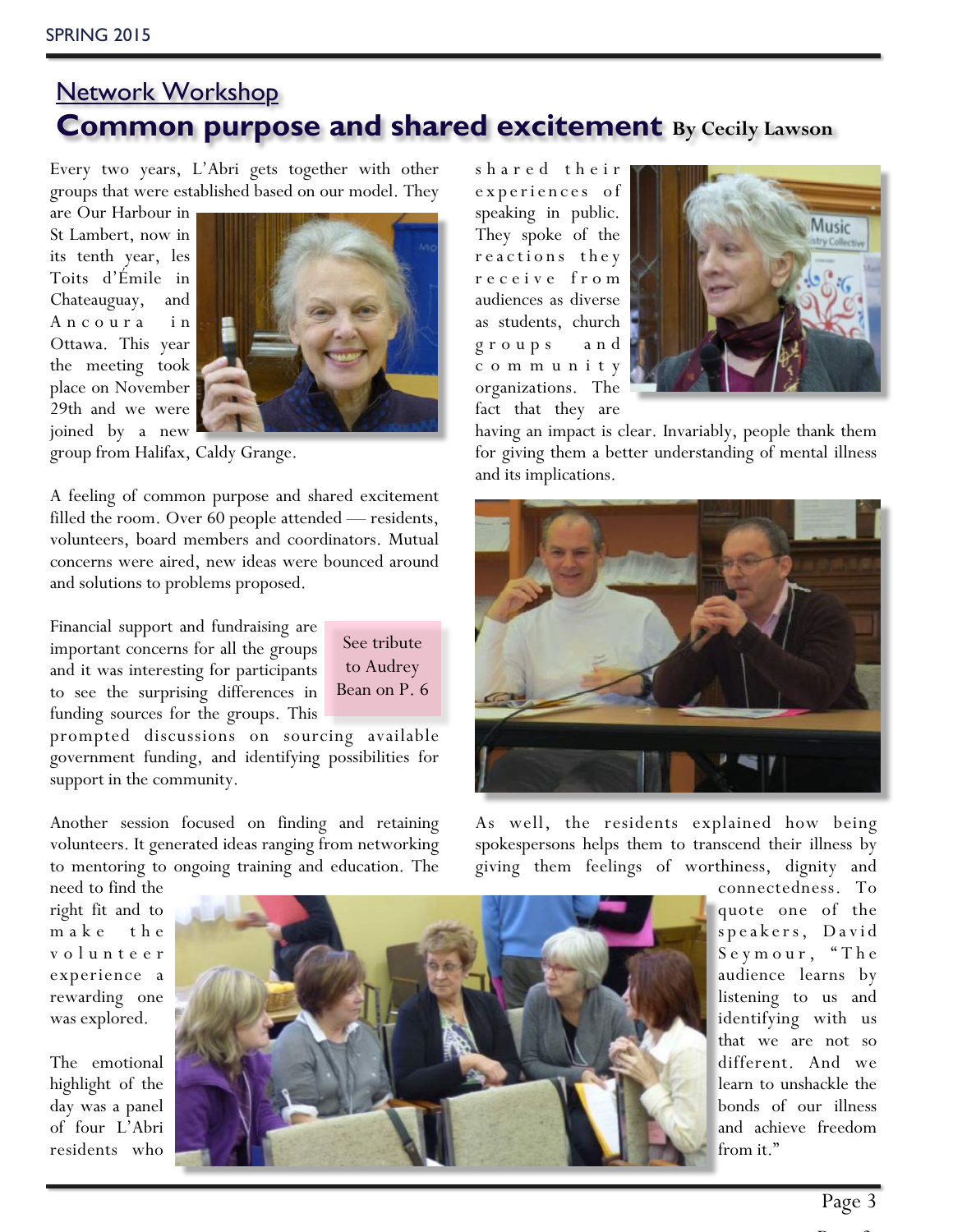# *RESIDENT LIFE*



*Hallowe'en!*

## **Burgers and fries, with decisionmaking on the side By Beverly Hartley**

All the residents myself included look forward to our annual hamburger supper at the café in the QE Health Centre. After the supper we hold a meeting to decide how to spend money we have raised from the sale of hasty notes and holiday cards featuring residents' art. This year we met in February.

The delicious hamburgers are served along with homemade fries and a nice cold soft drink of our choice. Our chef is Giovanni – he's the best! This event is such a success that we all voted for it to take place again in 2016.



Following the meal two of our coordinators, Loraine and Cheryl, presented the past year's financial statements and reviewed some of the activities and outings we enjoyed with our earnings.

We decided on a few new things for 2015. One is the establishment of a Residents Committee to discuss resident activities and resident fundraising. Cheryl Lafferty, Jerome Kierans, Eileen Kelly and Anna Drienovsky will be



*Oka Park outing*



members. Outings we plan include a day trip to Oka in March and summer camp at Ile St-Bernard. Other ideas — a walk in Old Montreal, apple picking and a corn roast.

The money we receive from L'Abri en Ville donors supplements the funds we raise ourselves, and we would like to thank you deeply for your generous contributions.

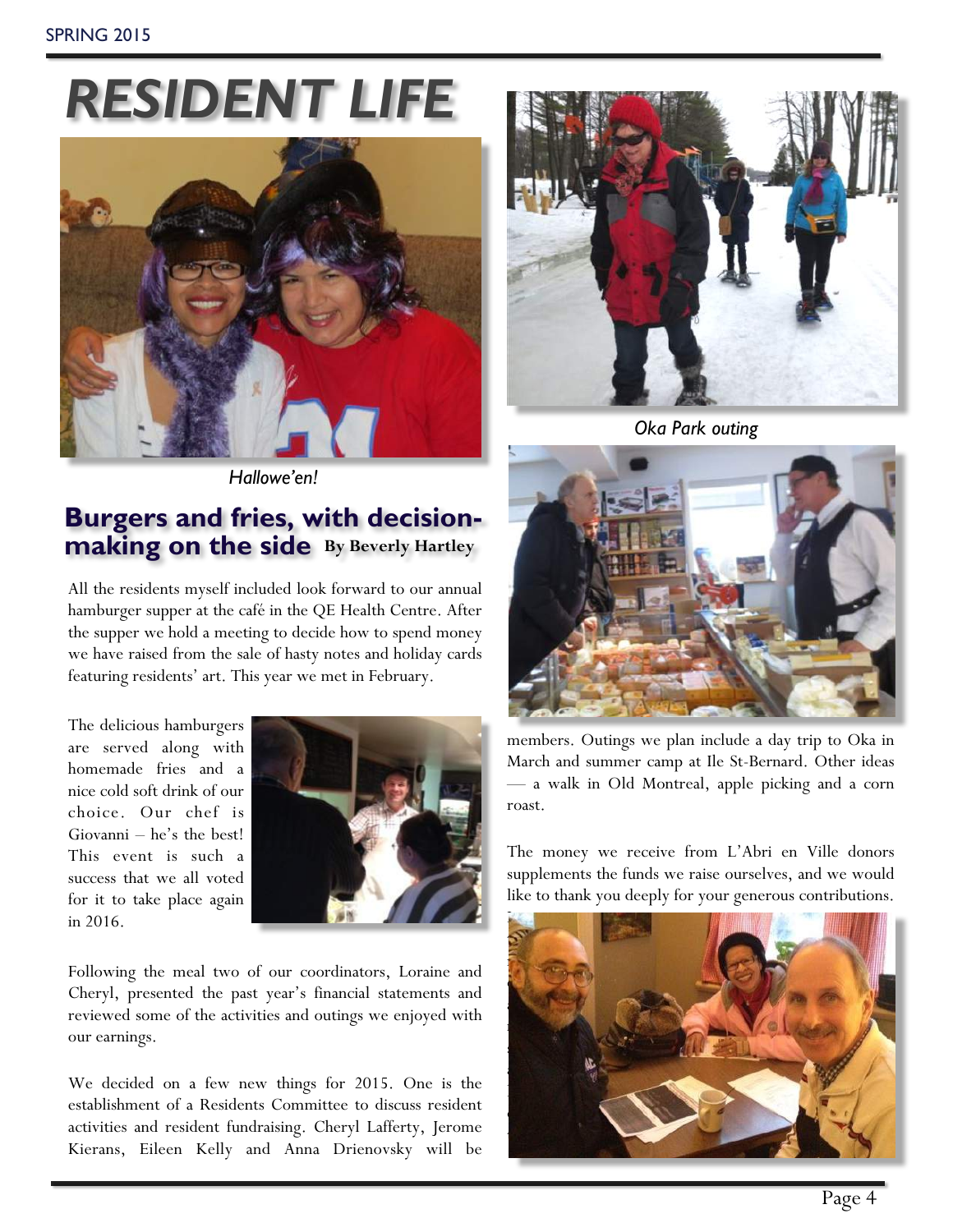## **Le plaisir de traduire pour L'Abri Par Caroline Audet**

Traductrice et professionnelle en communication, voilà quelques années que je traduis occasionnellement pour L'Abri en Ville, ayant pris la relève de mon père, Charles-Henri Audet, qui a également fait carrière dans le domaine langagier.

Originaire de la ville de Québec où je réside à nouveau depuis environ un an, j'ai vécu de longues années à Montréal, ce qui m'a permis de rencontrer quelques personnes de L'Abri.

Ce que j'ai appris au fil du temps, tant par mes rapports avec des représentants de L'Abri que par les textes que j'ai traduits, me remplit d'admiration pour cet organisme qui procure tant de soutien et de chaleur humaine à des personnes souffrant d'une maladie mentale.

Les relations entretenues par les membres de cette communauté sont empreintes de solidarité et de

sollicitude. Je sais qu'ils ont vraiment à cœur de donner le meilleur d'eux-mêmes, et j'ai été particulièrement touchée par mes échanges avec Audrey Bean et Sue Purcell, qui mettent tant de soin à trouver les expressions les plus justes et les plus éloquentes pour les textes que j'ai le privilège de traduire, comme les lettres aux donateurs et le rapport annuel.



Je félicite tous ceux qui contribuent de près ou de loin au maintien de cette communauté, et j'espère que plusieurs autres groupes communautaires suivront l'exemple de L'Abri en Ville dans les années à venir.





## **Another great Holiday Party**



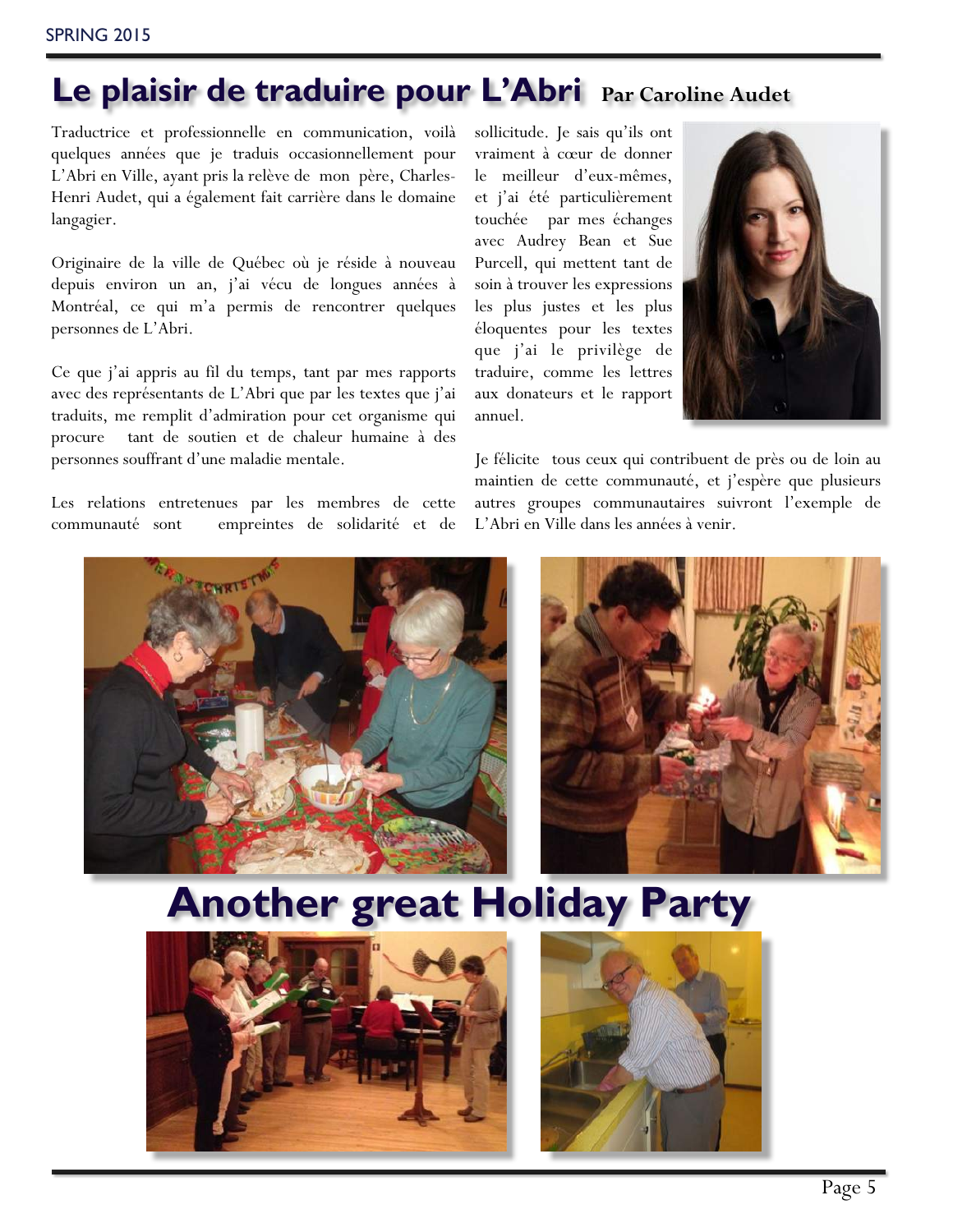## **Audrey was generous with her talent, time and affection**

The L'Abri family was shocked and saddened at the death at age 67 of Audrey Bean, a dynamic volunteer central to our organization, and a caring friend to many.

Anyone who went to Audrey with a problem was offered wise advice and willing help. When a r e s i d e n t n e e d e d someone to care for his dog for several days, Audrey cheerfully



opened her door. When ageing volunteers had to move to assisted living, she made a point of keeping them informed and involved.

"Her empathy, deep capacity to listen, loyalty, grace, hospitality, humour and luminous intelligence had become a touchstone for so many people." These words from Audrey's obituary are so true. Our residents loved to be with her. "She was such a lovely person, always calming us down, making us feel better," says Anna from the Hélène apartment. Anna's roommate Nithya recalls her "openness, love and respect for anyone who approached her, day or night."

Only months ago Audrey was healthy and active. After finding it difficult to access certain words, she was diagnosed with a brain tumor. She hung on to life for several weeks, passing away at home on April 28 surrounded by family and friends.

#### **Maurice Prendergast: a kind and loyal friend**

*Former board member Mary Martha Guy writes:*

Maurice Prendergast, who died in November, was a close friend of our family for more than fifty years. Born in British Columbia, he was educated at Cambridge, and later earned an MBA from McGill. He worked in finance in Montreal, Paris and in the U.S.

In the many years he was on the board of L'Abri en Ville, he handled insurance for the staff and apartments. Although not on an apartment team, he was always ready to drive residents to events outside the city like camp or sugaring off. He took under his wing a resident who was a budding artist, and helped him show his work at a restaurant, where he sold two paintings.

Maurice was a very civilized man, well-read with a sharp sense of humour. More importantly, he was very kind and an extremely loyal friend.

Audrey first heard about L'Abri en Ville in the late 90s from volunteer Eleanor Beattie, when they were active in a group fighting cuts to the Canadian Broadcasting Corporation. She joined the team at the Monk apartment, later known as Hélène after we moved its residents to a street of that name in LaSalle.

Before long Audrey agreed to be on our board of directors, where her energy and writing skills were valued, and later served for

a period as co-chair with Raymonde Hachey.

By the early 2000s L'Abri had grown to ten apartments housing thirty residents. Audrey was among a group who understood that further expansion could jeopardize the family spirit of L'Abri. She and Eleanor Beattie put their energies into a new initiative – reaching out instead to communities wanting to create groups based on the L'Abri model. Three supportive communities came to life; they have been tirelessly supported by Audrey and Eleanor ever since.

Audrey will be missed for many reasons, but most of all, for her generosity of spirit. Nithya expressed it well: "She was an example of loving-kindness."

*–Sue Purcell*

*A memorial service was held on May 10. The family would appreciate donations in Audrey's memory to L'Abri en Ville.*

### **A word from Rick**

I would like to take this opportunity to express my heartfelt thanks to the L'Abri en Ville community and all my friends and family for their kind support and well wishes on the occasion of my mother's death in January. L'Abri saved my life by giving me a home, and I am so grateful for all the donations to L'Abri in my mother's memory. I was especially surprised to see so many people show up at the funeral despite the severe weather conditions. It reassures me that we are a caring community of friends and that we are not alone in time of need.

#### **Riccardo (Rick) Ottoni**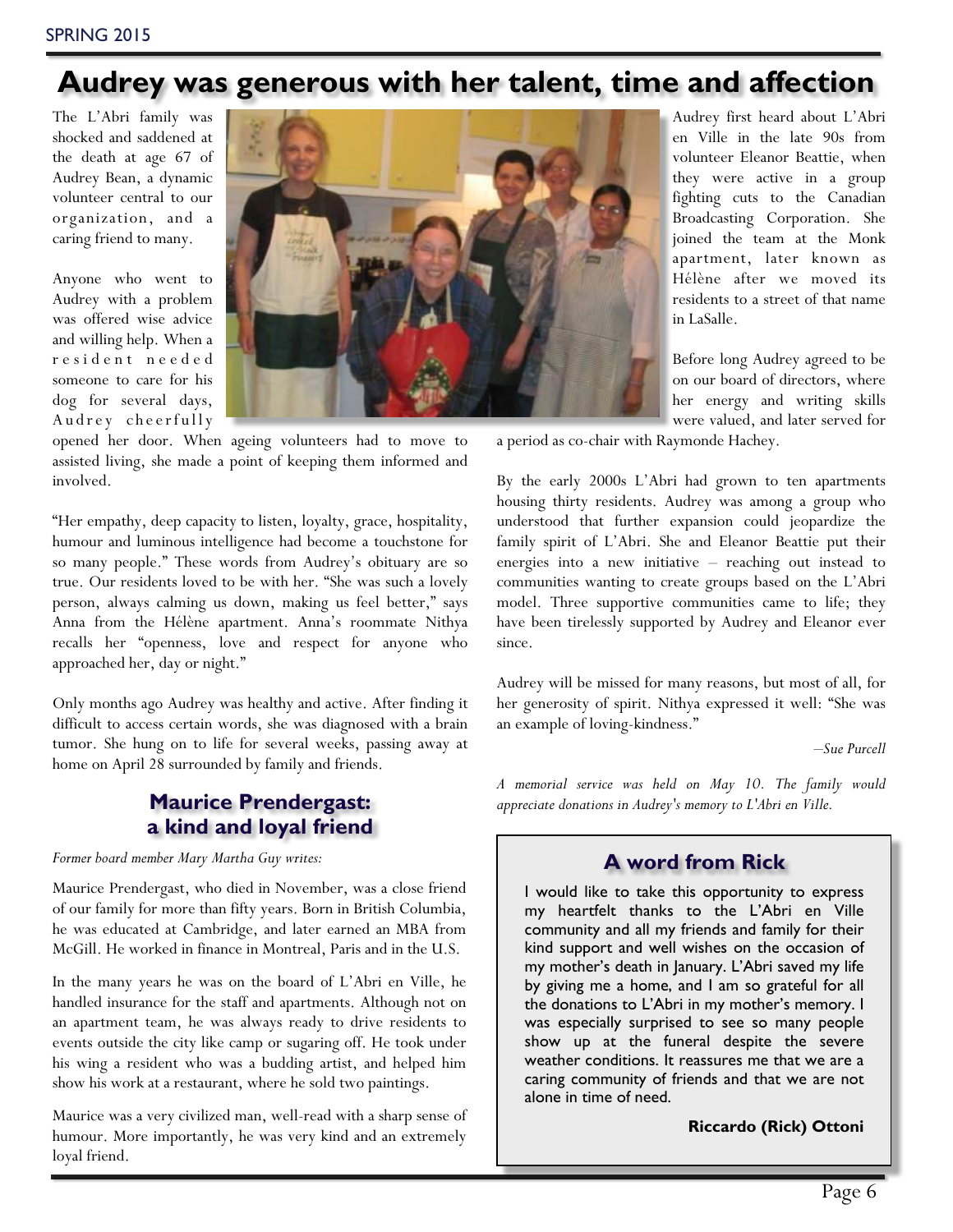## Coordinators' Corner **Our residents can live full lives, students learn By Cathy DeChambeau**

Did you know that our residents play a vital role in contributing to the training of university and college students studying about health care services? L'Abri residents educate these future professionals on what recovery means in 2015. It used to be that health care professionals were quite pessimistic when it came to the quality of life people with mental illness were told they could expect. But with better supports and medical treatment, things have changed. People with mental illness can and do live a full life despite some chronic symptoms. And who wouldn't be a better example than our residents?

Every spring our Benny residents, Rick, David and George lecture to McGill University's School of Occupational Therapy on living with mental illness. They speak about how living in a supportive community such as L'Abri en Ville has contributed to their quality of life. They also gave a talk at Dawson College where they received a standing ovation. Every year they are invited back to Bishop's University where they speak to students studying community resources for people living with a mental illness.

Our residents love the chance to contribute and really look forward to the day they spend in the Townships or downtown, and the lunch out is a real treat for them.This is all possible with the help of our volunteers. They have the contacts at the universities and the time and effort to arrange the talks.

L'Abri is also involved with more hands-on training of McGill social work students. This year we have the pleasure of supervising a second-year student and one of McGill Redmen hockey players, Mathieu Pompei. Our male residents really appreciate having a guy to discuss the Habs games with, and have even gone to see Mathieu play at his hockey games. Mathieu is also learning about how individuals with serious

mental illness can lead fulfilling lives with the support of a loving community and affordable housing. Mathieu has been meeting individually with our residents and has successfully helped many of them receive the Housing Allowance, a bit of extra money which helps cover rising costs of groceries and rent.

**Caring atmosphere fondly remembered**

My experience at L'Abri en Ville this year has taught me more than I could have imagined. L'Abri is a loving and caring organization for everyone who is part of it — resident, volunteer, staff or interning student. During this, my first experience working in mental health, I could not have felt more comfortable with the people I was surrounded by. Having spent some real quality time with certain residents, I saw how attached you can get, to the point where I had to remind myself this was a working environment.



Having the chance to work with such amazing people has been a life-altering experience. It has not only enlightened my views on mental health, but has taught me life can change dramatically and unexpectedly. Sudden illness can be devastating. Any

*Mathieu with Loraine at a Redmen game*

support offered to a resident can make a big difference in their lives.

I have cherished my experience at L'Abri, and hope to stay in touch with the staff and residents in the years to come.

-Mathieu Pompei

### **Jolicoeur apartment celebrates with Stefan and his bride** By Richard Tobin

Wedding bells rang in late January to the delight of many at L'Abri – although we were sorry it meant the departure of one of our residents. Stefan St-Hilaire had moved into the new Jolicoeur apartment in August 2013, joining Pierre and Bronko. He got along well with them and with us volunteers, so it was a shock for all of us when he announced last fall he had met someone online, and was soon to be married!

Stefan married Julie Simard in a delightful



ceremony in a Baptist church near Ste-Hyacinthe, not far from her home in Marieville, QC. Pierre, Bronko, Campbell Stuart and I were in attendance.

There were over a hundred people at the ceremony including Stefan's mother. After the wedding cake was cut, Stefan and Julie made the rounds of each table, happily sharing the news that their friends had given them a surprise Cuban honeymoon as a gift! Everyone had a great time – especially the bride and groom.